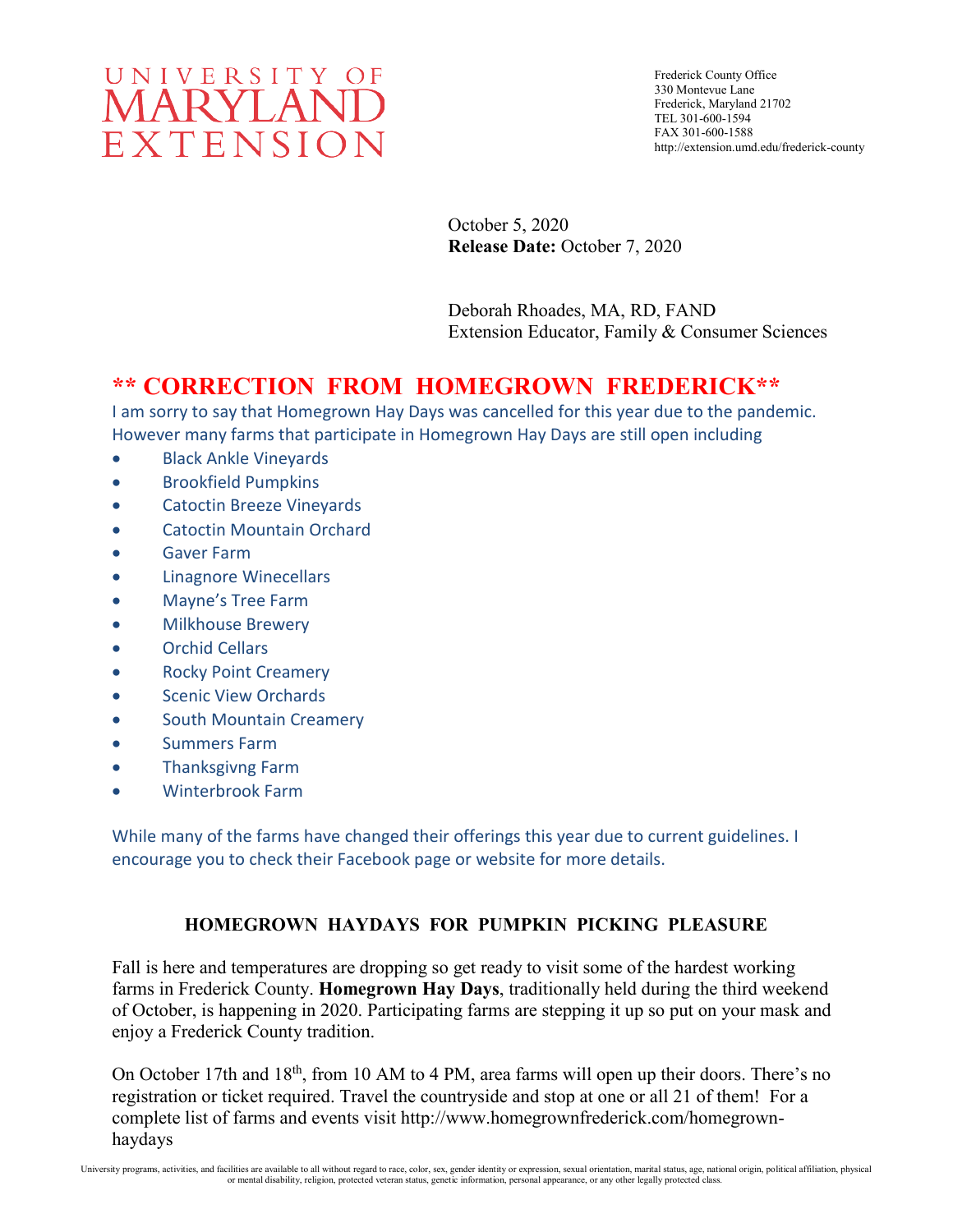The self-guided farm adventure showcases everything from alpaca's to pumpkin carving to wine tasting. Each farm hosts a variety of special activities and events, so there's plenty to do for every age. I'm looking forward to a hay ride to pick the perfect pumpkin. Not only is pumpkin an ideal fall decoration, but a noteworthy addition to a healthy diet.

Pumpkin is nutrient rich providing significant amounts of Vitamin A and several carotenoids, most familiar being beta-carotene. Dark, leafy green vegetables and red, yellow and orange vegetables contain beta-carotene; the darker the color the richer the source. Pumpkins are the **highest** vegetable source of beta-carotene. Vitamin A is crucial for vision, maintaining healthy cells, fighting infections, and promoting growth and development. Carotenoids play a role in prevention of certain kinds of cancer and other diseases.

Two other important carotenoids found in pumpkin are lutein and zeaxanthin; studies suggest that increased intake of lutein lowers risk for age-related macular degeneration, the number one cause of blindness for people over 55. People with the highest intakes of these two carotenoids also have a decreased risk of cataracts. Other advantages for adding pumpkin to your family meals are the fiber (7 grams) and potassium (500 mg) it provides in a one cup serving.

While pumpkin picking realize there are two types. The small ones, 8 to 10 inches in diameter, have a fine texture, sweet flesh, and are ideal for cooking, giving a better flavor than the large varieties. The jumbo or field type, which are 12 inches or larger and weigh 20 to 40 pounds, have a coarse-texture and dry flesh and are best left for decorating.

Pumpkins should be harvested when the rind is hard and the vine begins to deteriorate, but before a heavy frost. One pound of raw pumpkin yields three-fourths to one cup cooked, mashed pumpkin. To prepare pumpkin you can bake, boil, or steam it. To bake, wash and cut in half to remove the seeds and stringy portion. Place cut side down in a pan and bake at 350°F for approximately one hour or until tender. Scoop out the flesh and mash with a sieve, mill or blender. To boil or steam pumpkin, cut into small pieces, peel and cook, until soft. To microwave one whole pumpkin (2 pounds) or pieces of a larger pumpkin, pierce skin of pumpkin. Place on a paper towel. Cook 7 minutes; turn over once. Cut in half; remove peel and seedy center. Cut pumpkin into chunks cook pumpkin in a 1-quart covered glass casserole 6 or more minutes, or until tender. Stir halfway through cooking. The mashed pumpkin is now ready for making pies, cookies, bread, soup, custard or a variety of vegetable dishes. Don't forget to save the seeds and toast them for a snack.

If you have too much pumpkin to use right away, try freezing it. Just cool the mashed pumpkin by placing the pan containing the pumpkin in cold water and stir occasionally. Package leaving 1/2 inch headspace. Seal and freeze.

If you can't make it to the Festival, you might try one of the multitude of **PUMPKIN SPICE** products in the supermarket. Each year food manufacturers create more selections and the choices are getting ridiculous. During a quick visit down the aisles, I saw traditional products like pumpkin rolls, bread, pie and soup. New products cover the gamut – Kcups, coffee creamer, beer, vodka, cereal, donuts, cupcakes, biscotti, granola, Pop Tarts®, pudding and pie filling, syrup, Toll House® morsels, Little Debbie® cakes, marshmallows, Oreo® cookies, chicken sausage, tortilla chips, dog treats, etc. There is even a harvest pumpkin spice Hershey® Kiss!

The majority of these products are highly processed, high in sugar, and contain little to no actual pumpkin, so read the list of ingredients. I did find a yummy Chobani® greek yogurt called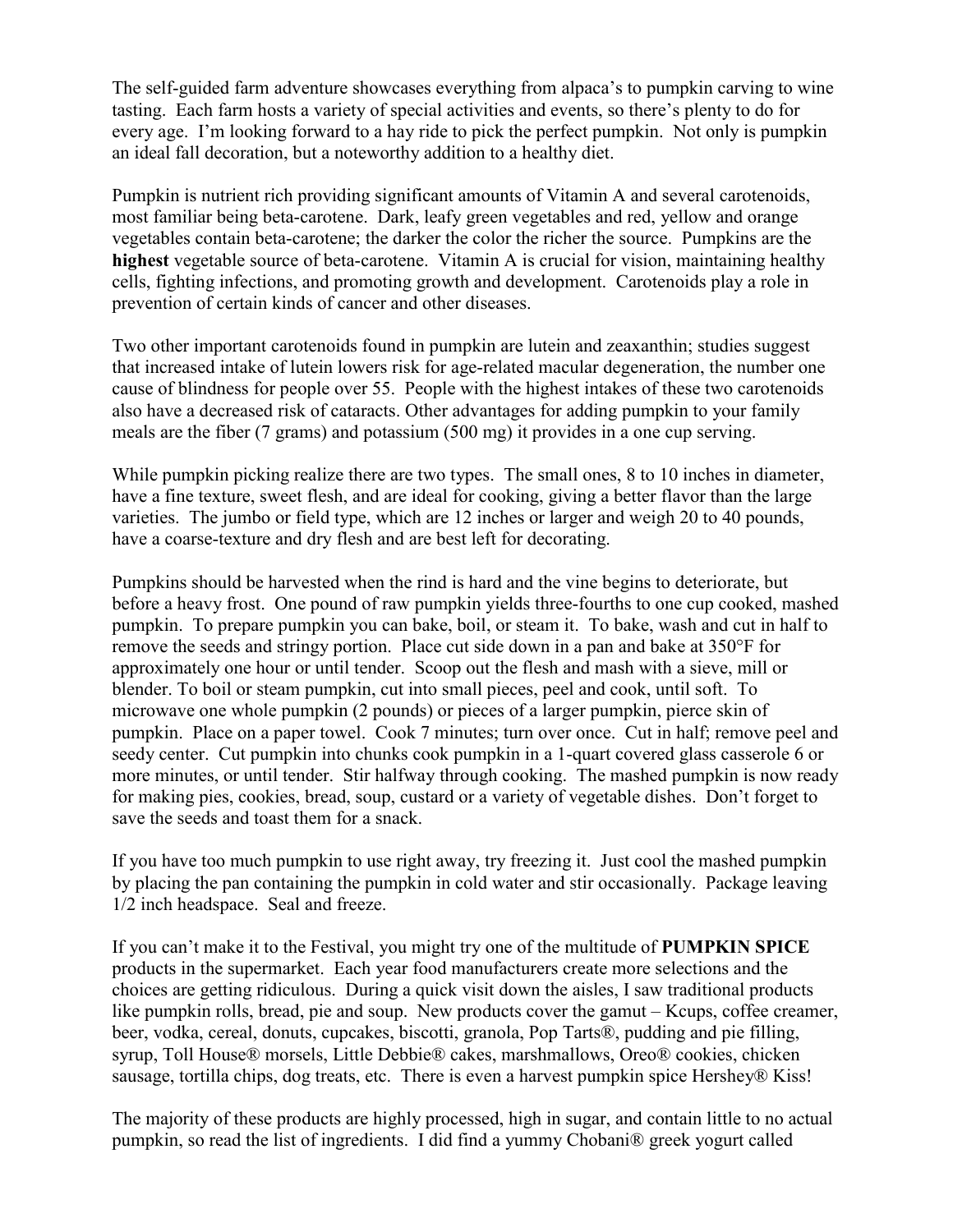Pumpkin Spice that was delicious and provided 40% daily value for Vitamin A. My advice is to make your own pumpkin treats using the recipes below.

#### **PUMPKIN MUFFINS**

3/4 cups all-purpose flour 3/4 cups white whole wheat flour 1/2 teaspoon nutmeg  $1 \text{ egg}$ 1/2 cup cooked mashed pumpkin 1/4 cup vegetable oil 1/2 cup sugar 1 teaspoon cinnamon 1/2 cup raisins 1/2 cup milk

Stir together dry ingredients. Beat egg slightly. Combine, egg, milk, pumpkin and oil. Add wet ingredients all at once to dry mixture. Stir until combined, batter should be lumpy. Fold in raisins and fill greased muffin cups until 2/3 full. Bake 20-25 minutes at 400°F. Makes 12 muffins.

# **CREAM OF PUMPKIN SOUP**

2 tablespoons margarine 1 large onion, finely minced or pureed 1 1/2 teaspoons flour 1 1/2 cup chicken broth 1 can (16 ounce) pumpkin 3 cups milk 1 teaspoon salt 1/8 teaspoon pepper 1/4 teaspoon ginger 1/8 teaspoon cinnamon

Combine margarine and onion in a 3-quart casserole. \*Microwave on high 3 to 4 minutes. Add flour, stir until blended. Add chicken broth, whisking to blend. Stirring midway through cooking, microwave on high 7 to 8 minutes, or until bubbly.

Blend in pumpkin, milk, salt, pepper, ginger and cinnamon. Stir until smooth. Microwave on 70% (medium-high) power, 10 to 12 minutes or until hot. Makes 2 quarts or 8 (1-cup) servings.

## **PUMPKIN PUDDING**

Graham crackers 1 package instant pudding, vanilla OR pumpkin flavored 1 1/2 cup milk, very cold 2 cups canned or cooked mashed pumpkin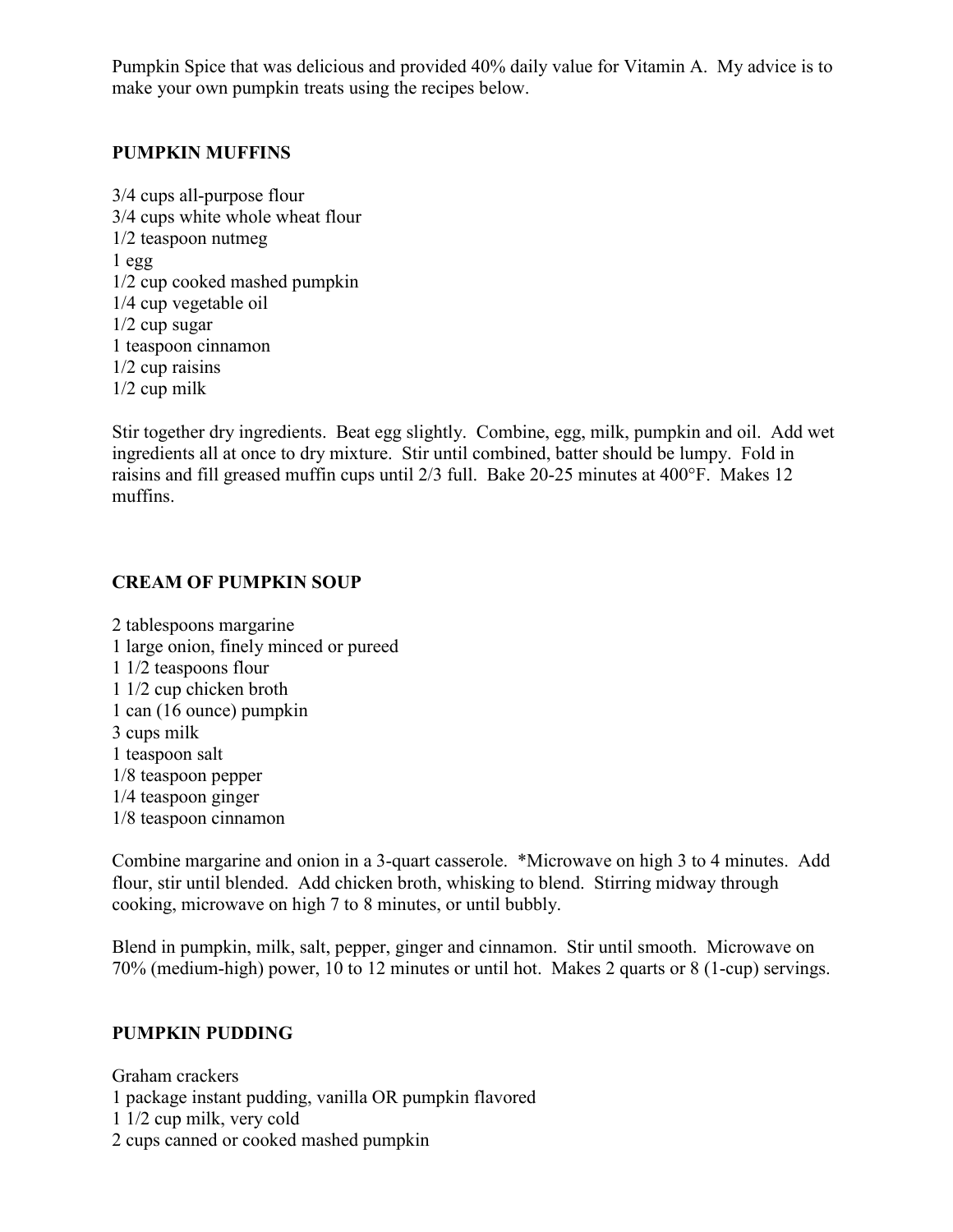1 teaspoon ground cinnamon 1/2 teaspoon ground ginger 1/4 teaspoon ground cloves

Crumble graham crackers. Beat pudding mix into 1 1/2 cups of cold milk with wire whisk for two minutes. Beat in pumpkin and spices. Layer pudding with graham crackers into individual serving dishes. Refrigerate until ready to serve.

Optional preparation method: Pour pudding into graham cracker crust and refrigerate until ready to serve.

#### **PUMPKIN CAKE WITH CREAM CHEESE FROSTING**

*This is a family favorite rich in Vitamin A and flavor*

 $1/2$  salt 1 tsp baking soda 2 tsp baking powder 1 tsp cinnamon 1/2 tsp ginger 2 cups flour 2 cups sugar 1 cup oil 4 eggs 1 small can pumpkin (1 1/2 cups) *Cake:*

Preheat oven to 350°F. In one large bowl, stir together dry ingredients and set aside. Beat sugar and oil together in a large mixing bowl. Add eggs, pumpkin, and mix until well blended. Add dry ingredients gradually to liquid mixture and mix until combined. Spray a jellyroll pan with non-stick coating and pour in cake batter. Bake at 350°F for 20 to 25 minutes. Cool well and then spread on frosting.

#### *FROSTING*

3 ounces cream cheese, softened 3/4 cup butter, softened 3 cups powdered sugar 1 tsp vanilla

#### *Frosting:*

Beat softened butter and cream cheese until well blended. Add powdered sugar and vanilla. Beat until creamy.

## **NO CRUST PUMPKIN PIE**

1 (12 oz.) can evaporated skim milk 1 (16 oz.) can pumpkin OR 2 cups fresh pumpkin puree 2 eggs 3/4 cup sugar 2 teaspoons vanilla 1/2 cup whole wheat flour